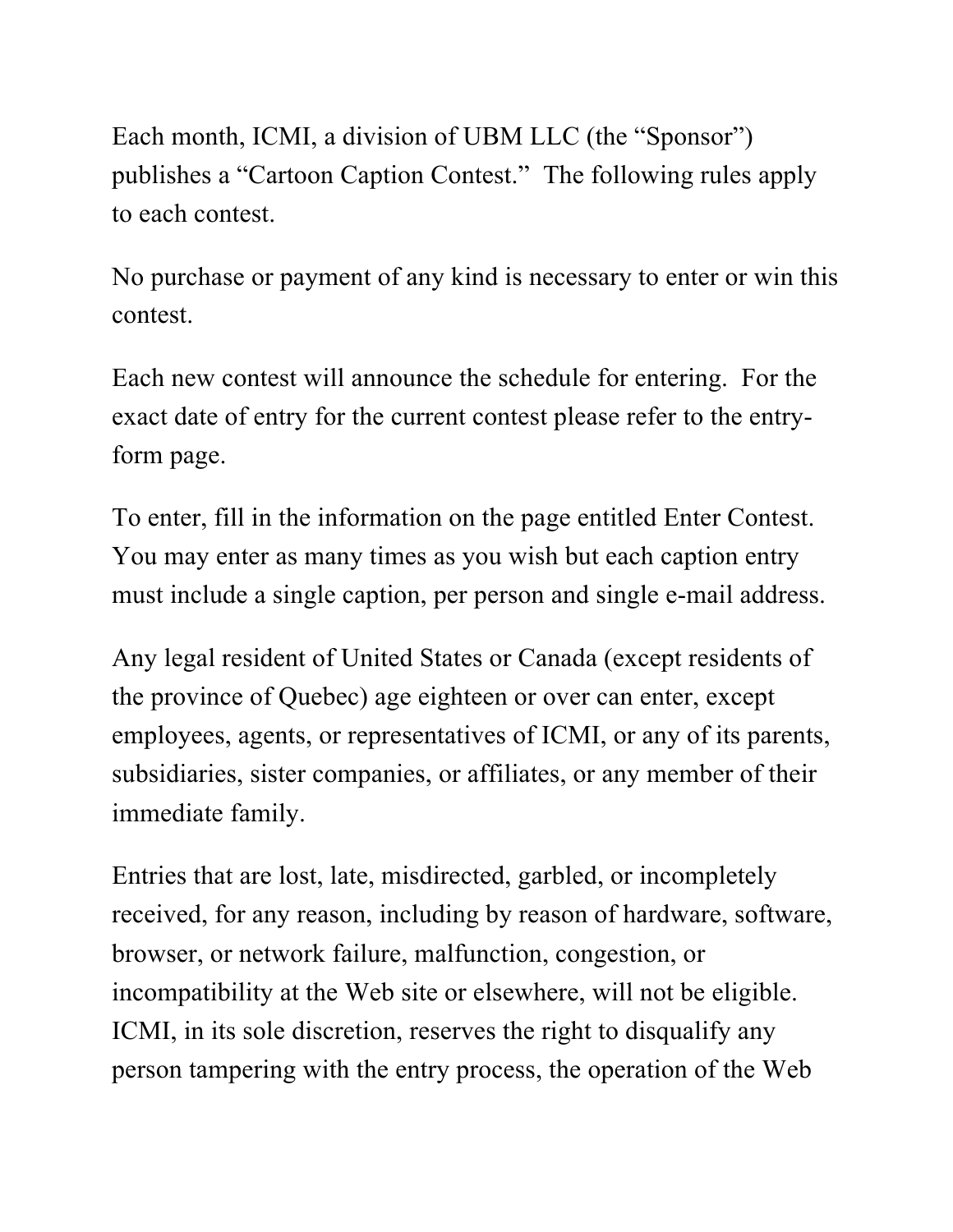site, or otherwise in violation of the rules. It further reserves the right to cancel, terminate, or modify any Cartoon Caption Contest not capable of completion as planned, including infection by computer virus, bugs, tampering, unauthorized intervention, force majeure, or technical failures of any sort.

Entrants represent and warrant that their Submission is their original work, it has not been copied from others, and it does not violate the rights of any other person or entry.

All entry materials become the property of ICMI and will not be acknowledged or returned. The copyright in any submission shall remain the property of the entrant, but entry in this Contest constitutes entrant's irrevocable, perpetual permission and consent, without further compensation or attribution, to use the Submission and the entrant's name and city and state for editorial, advertising, commercial and publicity purposes by the Sponsor and/or others authorized by the Sponsor, in any and all media now in existence or hereinafter created, throughout the world, for the duration of the copyright in the Submission. Sponsor and/or others authorized by the Sponsor shall have the right to edit, adapt, and modify the Submission. Each entrant releases and discharges the Sponsor, the judges, any party associated with the development or administration of the Contest, their employees, agents or representatives or any of their parents, subsidiaries, sister companies, or affiliates from any and all liability in connection with the Contest, including without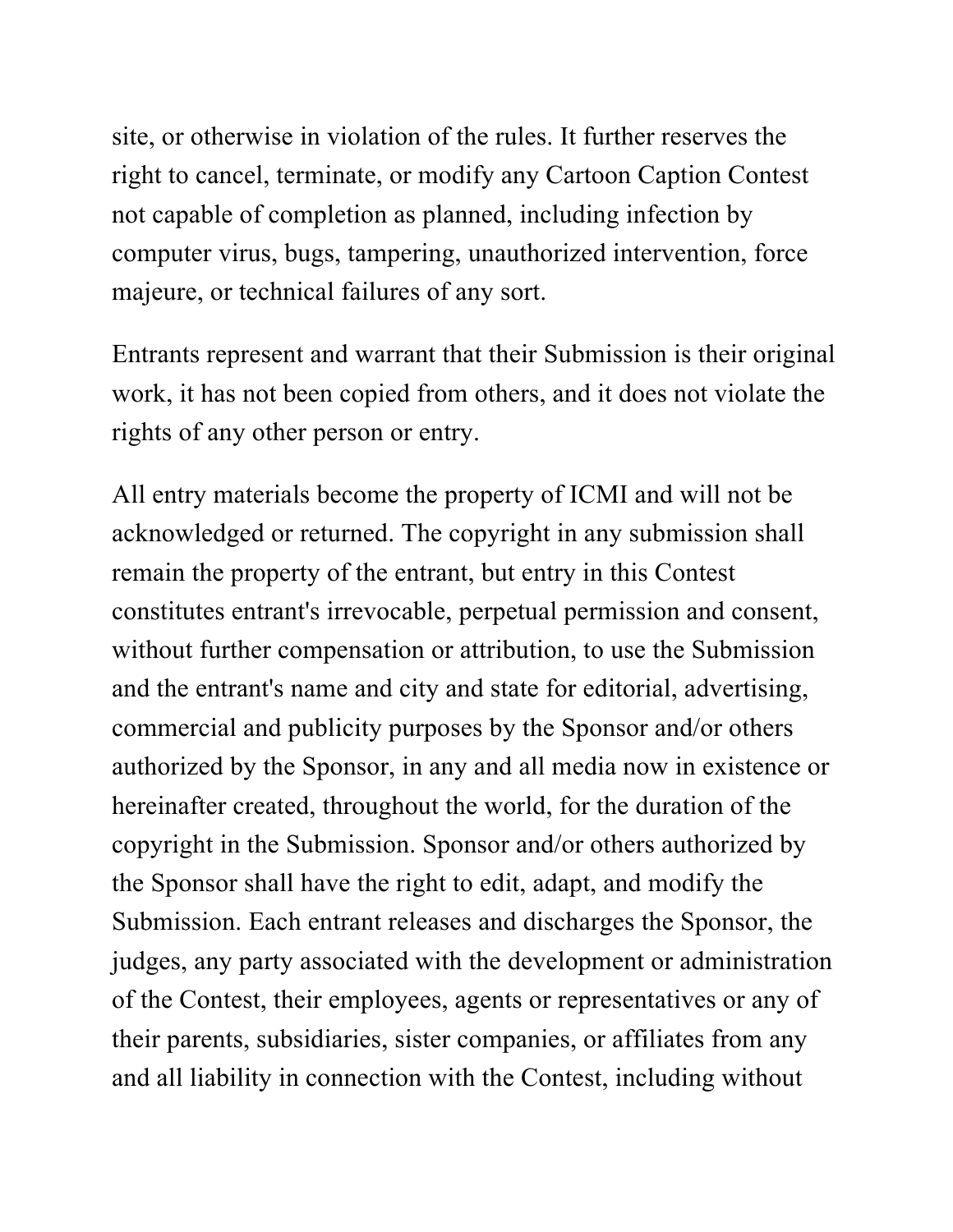limitation, legal claims, costs, injuries, losses or damages, demand or actions of any kind.

Three finalists will be selected from each Cartoon Caption Contest by members of the editorial staff of ICMI in consultation with members of the editorial staff of toonblogs.com and a panel of judges from the contact center industry.

The winner of each contest will be the person whose caption received the greatest number of valid votes ("Votes") from the panel of contact center judges selected by ICMI and who satisfies all of the rules ("Qualified Winner"). Any resident of United States or Canada (except residents of the province of Quebec) age eighteen or over are eligible to submit captions to the contest, except employees, agents, or representatives of ICMI, a division of UBM LLC, or any of its parents, subsidiaries, sister companies, or affiliates, or any member of their immediate family.

ICMI will tabulate the Votes by the Contact Center judges and announce the winner and the finalists on the Cartoon Caption Contest page. All decisions of the Judge(s) are final and binding.

Three finalists' captions will be published on the Cartoon Caption Contest page, along with each finalist's name and city and state. In the event two or more valid entries contain the identical caption (including punctuation) and are selected as a finalist, the Judge(s)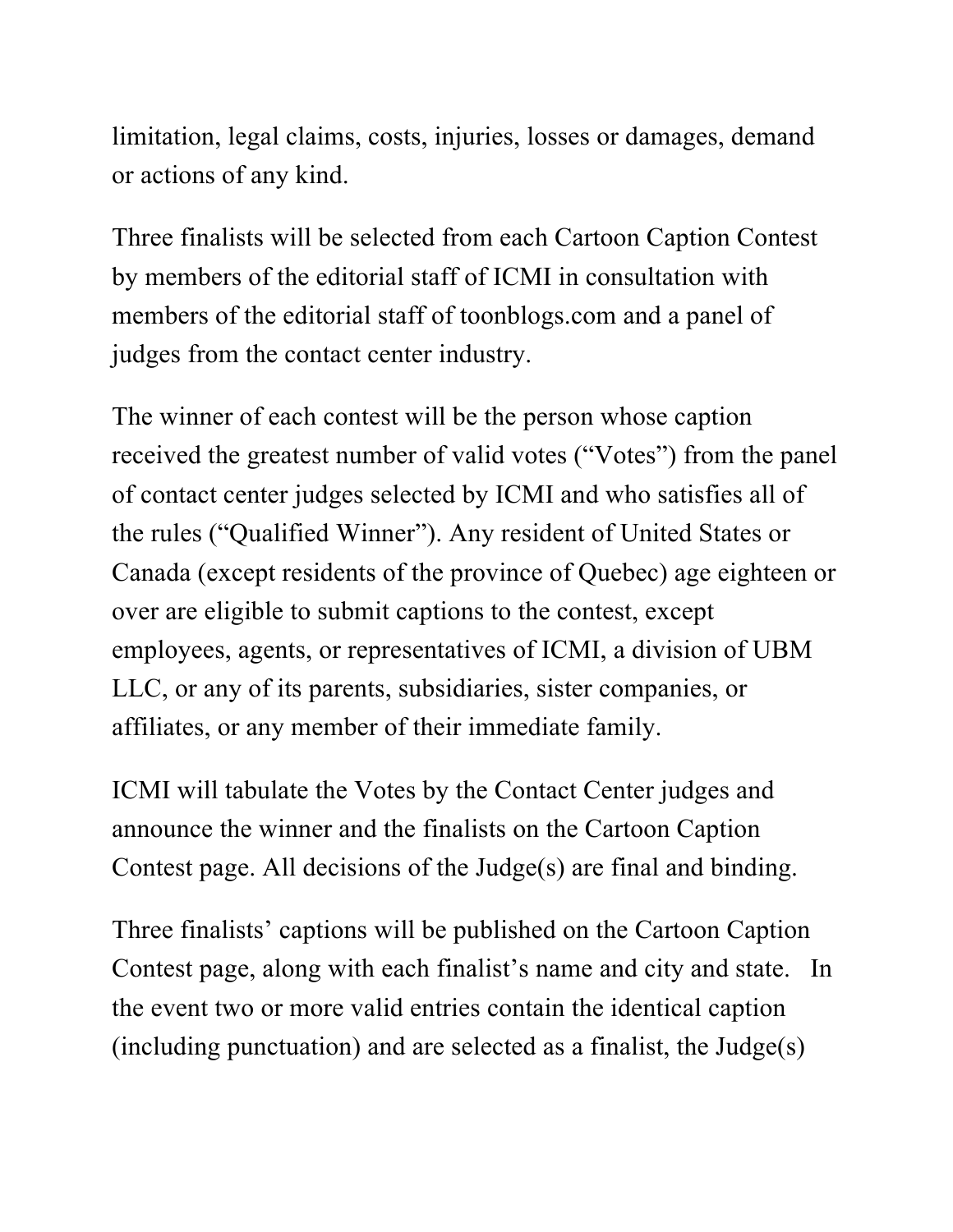will draw the finalist by random selection. All decisions of the Judge(s) are final and binding.

The First Place Winner of each Cartoon Caption Contest will receive a print of the cartoon, with the caption. If the winner cannot be contacted or does not respond within three (3) days, an alternate winner may be selected, at the sole discretion of the Judge(s). The approximate retail value of the Prize is \$100. Income and other taxes, if any, are the sole responsibility of the winner.

Subject to all federal, state, and local laws and regulations. Void outside the 50 United States and the District of Columbia, and where prohibited.

The Prize is not transferable. No substitutions for the Prize.

All entries become the property of ICMI and will not be acknowledged or returned.

Except where prohibited: (i) acceptance of the Prize constitutes consent to use winner's name, likeness, and winning entry for editorial, advertising, and publicity purposes, without further compensation; (ii) winner may be required to sign an affidavit of eligibility and copyright transfer/liability/publicity/permission release. If the winner is deemed to be a minor under the jurisdiction of his/her residence, the parent or legal guardian must execute the necessary affidavit and release. Affidavits and releases must be